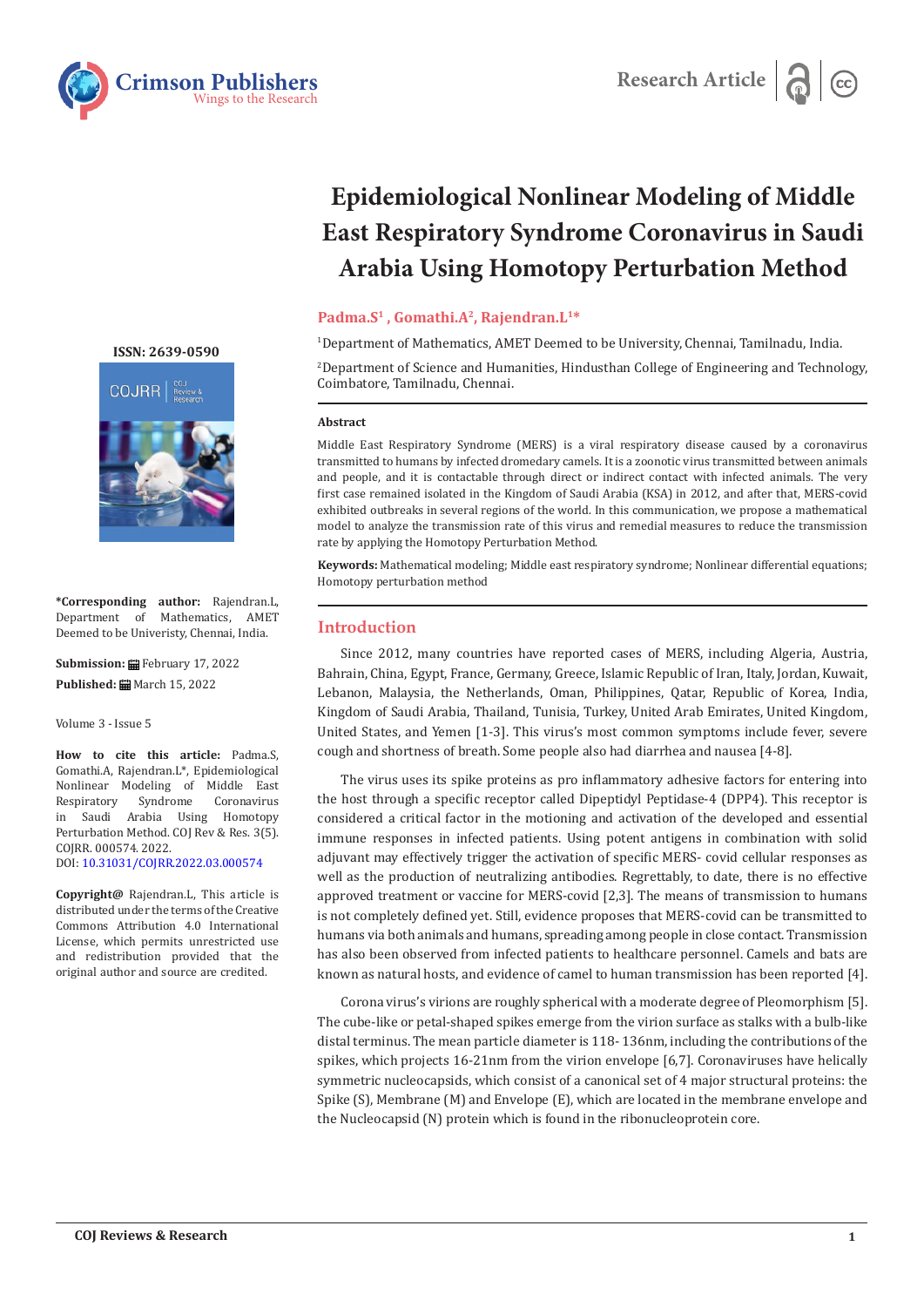A vast number of mathematical models have been proposed to understand the dynamics of the coronaviruses. Many researchers study the SIS, SIR and SEIR models to investigate the dynamics of the corona viruses [8-12]. This paper's proposed a model that investigates the dynamics of the MERS-covid via the Homotopy Perturbation method [13-17] (Figure 1).



**Figure 1:** Schematic diagram of the MERS-Covid.

#### **Mathematical Formulation of the Problem**

Several models have been projected as tools to recognize epidemics. This section focuses on the SEIR model framework for camel-to-camel transmission [8]. We use the SEIR model to understand the spread of infectious diseases. The SEIR model is one of the epidemiological models. It groups the overall population into distinct sub-populations: a susceptible population S, an exposed population E, an infected population I, and a recovered population R. We make several further simplifying assumptions. We describe the epidemic model of nonlinear differential equations as follows [13]:

$$
\frac{dS(t)}{dt} = \mu N + \lambda R(t) - \beta I(t) - \mu S(t)
$$
\n(1)

$$
\frac{dE(t)}{dt} = \beta S(t)I(t) - \sigma E(t) - \mu E(t)
$$
\n(2)

$$
\frac{dI(t)}{dt} = \sigma E(t) - \gamma I(t) - \mu I(t)
$$
\n(3)

$$
\frac{dR(t)}{dt} = \gamma I(t) - \lambda R(t) - \mu R(t) \tag{4}
$$

Initial conditions are [13]

S (0) =  $s_0$ =0.79508, E (0) = $e_0$ =0.003552, I (0) = $i_0$ =0.003552, R  $(0) = r_0 = 0.197815$  (5)

where  $β$  is the transmission rate,  $μ$  is the natural death and birth rates, N is the population size of camels,  $\sigma$  and  $\gamma$  are rate at which infected camels change status from exposed to infectious and from infectious to recovered respectively.  $\lambda$  is the rate at which recovered camels lose immunity protection due to multiple factors, such as the evolution of the virus, natural loss of immunity [14,15], imports of susceptible juvenile camels, and exports or consumption of recovered adult camels. Susceptible camels could also be exported and consumed for meat. We assumed that the replacement of susceptible camels would be immediate, we also assumed no export or consumption of infectious camels, which is acceptable if the frequency, is less than 10%. The total population size of dromedary camels is assumed to be constant at 2, 70, 000 and the study period went from 1 January 2014 to 31 May 2016 [13,18].

# **Result and Discussion**

So many authors have applied the stated method to various non-linear problems and demonstrated the efficiency of the HPM. Using the Homotopy Perturbation Method (refer to Appendix A), we obtained the approximate solutions of the eqns. (1)-(4) as follows:

$$
S(t) = s_0 e^{-\mu t} + N(1 - e^{-\mu t}) + r_0 (e^{-\mu t} - e^{-t(\lambda + \mu)}) + \frac{\beta s_0 i_0}{\mu + \gamma} (e^{-\mu t} - e^{-t(\gamma + 2\mu)})
$$
(6)

$$
E(t) = e_0 e^{-t(\sigma + \mu)} + \frac{\beta s_0 i_0}{\sigma - \mu - \gamma} (e^{-t(\gamma + 2\mu)} - e^{-t(\sigma + \mu)})
$$
(7)

$$
I(t) = i_0 e^{-t(\gamma + \mu)} + \frac{\sigma e_0}{\gamma - \sigma} (e^{-t(\sigma + \mu)} - e^{-t(\gamma + \mu)})
$$
(8)

$$
R(t) = r_0 e^{-t(\lambda + \mu)} + \frac{\gamma i_0}{\lambda - \gamma} (e^{-t(\gamma + \mu)} - e^{-t(\lambda + \mu)}) \tag{9}
$$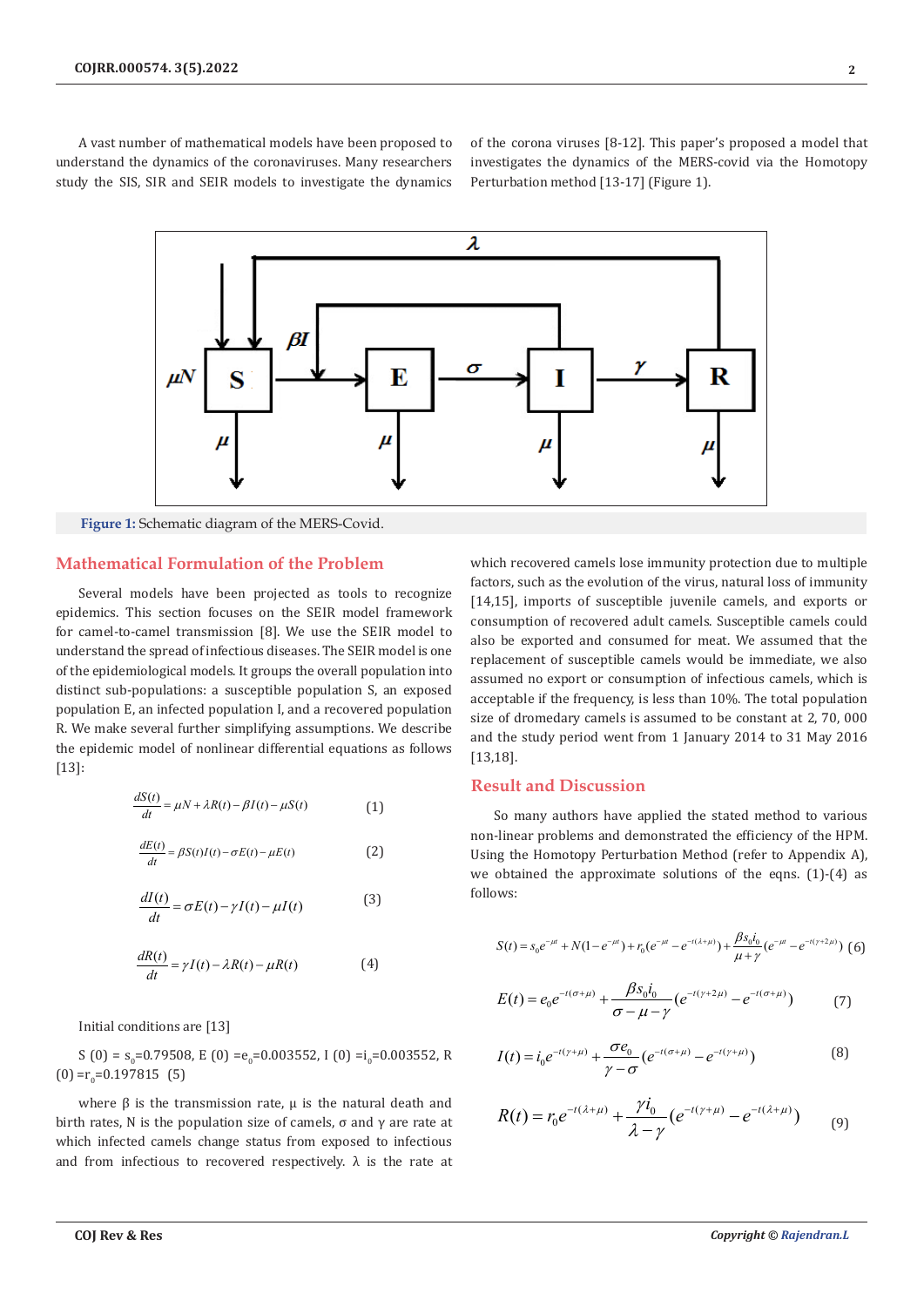#### **Numerical Simulation**

We execute numerical simulations of MERS model (1)-(4), for which we use a set of logical parameter values. The simulation is performed using graphmain3 solver written in MATLAB programming. Eqns. (6)-(9) is very closed expressions for the models Eqns. (1)-(4). We compared our analytical solutions obtained by HPM with the numerical simulation obtained by MATLAB software. To test the accuracy of our approximate analytical expressions, the system (1)-(4) is also solved numerically by using MATLAB for all possible values of parameters. The MATLAB program is also given in Appendix B.

The Homotopy Perturbation method (HPM) was applied to obtain the analytical solution of MERS-covid among dromedary camels in Saudi Arabia, given in the Mathematical model of the first-order nonlinear differential equation. (Figure 2-6) shows the comparison of analytical and numerical solutions. Figure 3 shows that the number of sensitive cases increases when (N) increases. In addition, we can study that HPM provides better accuracy and effective results for various values of parameters. Furthermore, we may wrap up a significant decrease in the spread of the virus when direct or indirect contact with infected animals decreases.



**Figure 2:** Comparison of our analytical expression of SEIR with the numerical result for the various values of the parameters using eqs. $(6)-(9)$ .



Figure 3: Plot of our analytical expression of susceptible for the various values of the parameters, when s0=0.79508, e0=0.003552, i0 0.003552, r0=0.197815,  $β=200$ , and  $γ=3$  using equation (6).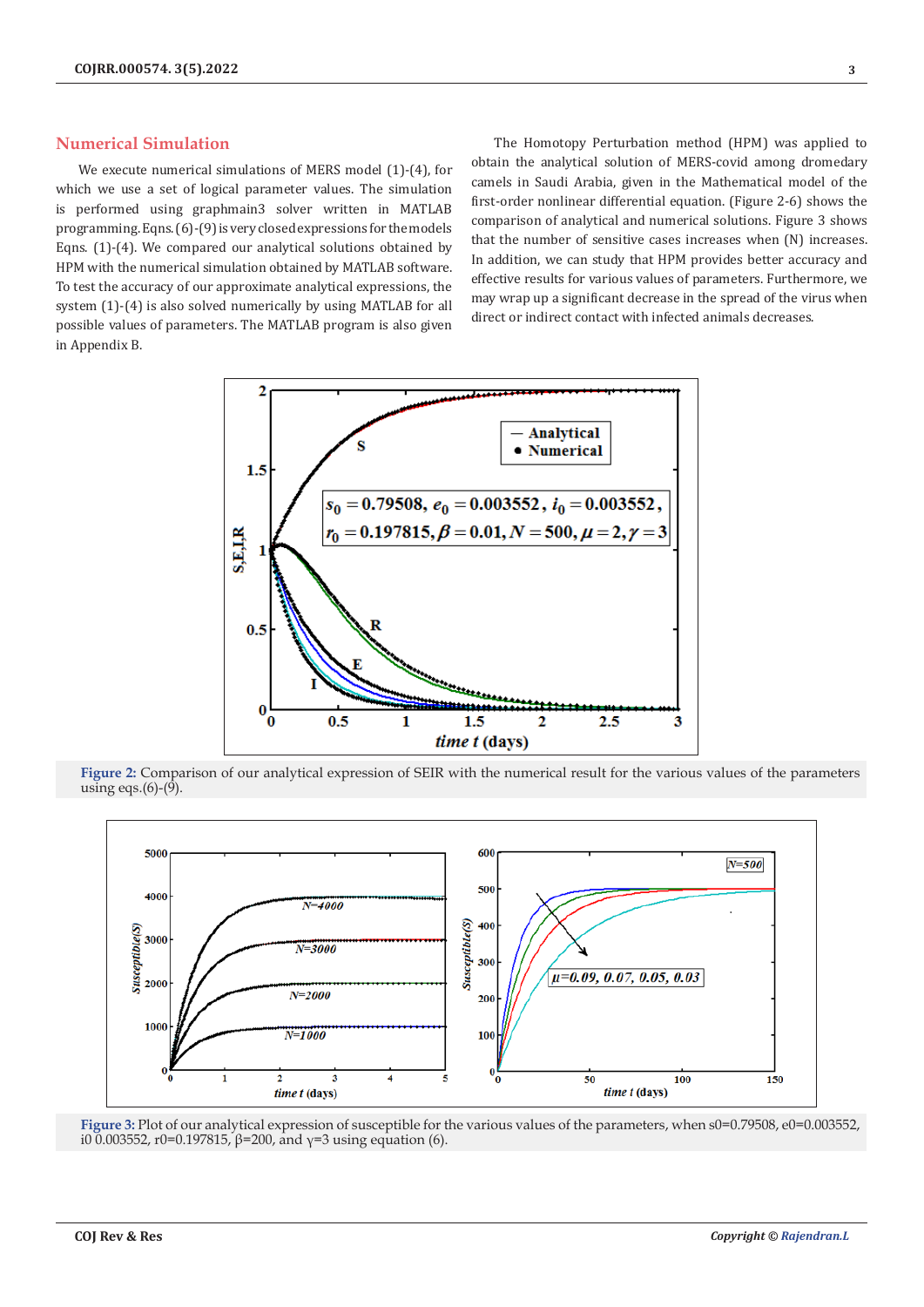

Figure 4: Plot of our analytical expression of exposed for the various values of the parameter when s0=0.79508, e0=0.003552, i0=0.003552, r0=0.197815,  $\beta$ =200, and μ=3 using eq.(7).



Figure 5: Plot of our analytical expression of infected for the various values of the parameters, when  $s0=0.79508$ ,  $e0=0.003552$ , i0=0.003552, r0=0.197815,  $\beta$ =200,  $\gamma$ =0.3 and μ=0.1 using eq.(8).



Figure 6: Plot of our analytical expression of infected for the various values of the parameters, when  $s0=0.79508$ ,  $e0=0.003552$ , i0=0.003552, r0=0.197815,  $\beta$ =200,  $\gamma$ =0.25 and μ=0.09 using eq. (9).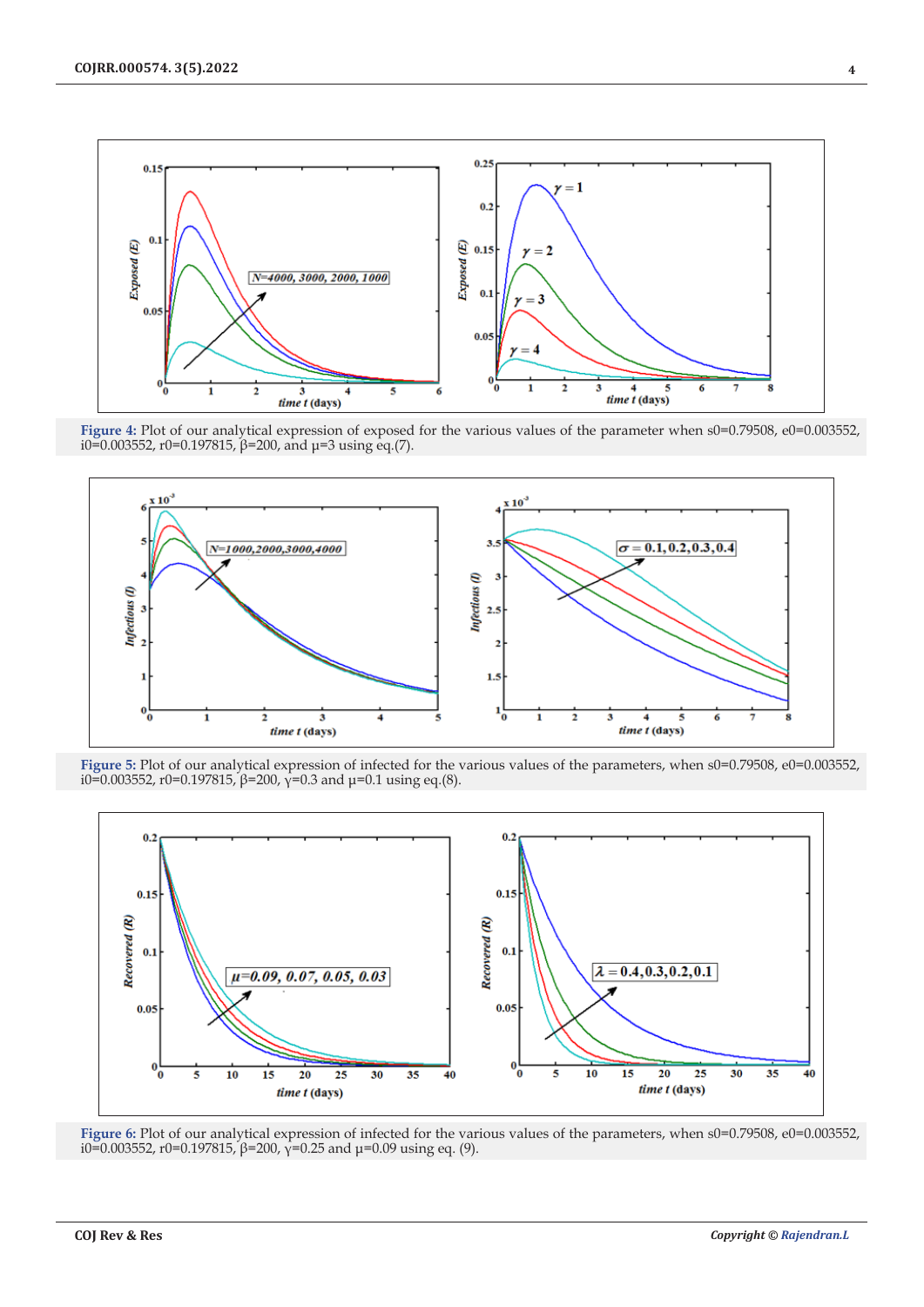# **Conclusion**

This study examined the transmission rate of MERS-covid and preventive measures using the SEIR model with minimizing the direct and indirect contact of infected camels as a remedial action from the ODE system using the Homotopy Perturbation Method. Based on the information presented above, we can observe that the waves followed the waves in camel cases in humans, which implies that camel cases have led to human cases, and by taking adequate measures to identify, diagnose and isolate infected dromedary camels, the transmission rate of MERS-covid may be reduced.

# **Appendix A: Basic concept of Homotopy Perturbation method (HPM)**

To illustrate the basic ideas of this method, we consider the following nonlinear functional equation:

$$
A(U) - f(r) = 0, r \in \Omega \qquad (A1)
$$

With the following boundary condition:

$$
B(u, \frac{\partial u}{\partial n}) = 0, r \in \Gamma \qquad \text{(A2)}
$$

where A is a general functional operator, B a boundary operator, *f(r)* is a known analytical function and  $\Gamma$  is the boundary of the  $domain_{\Omega}$ . The operator A can be decomposed into two operators L and N, where L is linear, and N is nonlinear operator.

Eqn. (19) can be, therefore, written as follows:

 $L(U) + N(U) - f(r) = 0$  (A3)

Using the Homotopy technique, we construct a Homotopy which  $U(r, p): \Omega \times [0,1] \rightarrow R$ ,

satisfies:

$$
H(U, p) = (1 - p)[L(U) - L(U_0)] + p[A(U) - f(r)] = 0, p \in [0, 1], r \in \Omega, (A4)
$$
  
or  

$$
H(U, p) = L(U) - L(U_0) + pL(U_0) + p[N(U) - f(r)] = 0 \quad (A5)
$$

where  $p \in [0,1]$  is an embedding parameter,  $u_0$  is an initial approximation for the solution of Eqn. (SA2), which satisfies the boundary conditions. Obviously, from Eqns. (A4) and (A5) we will have:

$$
H(U,0) = L(U) - L(U_0) = 0,
$$
 (A6)  

$$
H(U,1) = A(U) - f(r) = 0
$$
 (A7)

The changing values of p from zero to unity are just that of  $U(r, p)$ from  $u_0(r)$  to  $u(r)$ . In topology, this is called homotopy. According to HPM, we can first use the embedding parameter p as a small parameter and assume that the solution of Eqns. (A4) and (S5) as a power series in p:

$$
V = U_0 + pU_1 + p^2U_2 + \dots
$$
 (A8)

Setting  $p = 1$ , results in the approximation to the solution of Eqn. (A8)

$$
U = \lim_{p \to 1} V = U_0 + U_1 + U_2 + \dots
$$
 (A9)

The combination of the Perturbation method and the Homotopy method is called the HPM; which has eliminated limitations of the traditional perturbation techniques. The series Eqn. (A9) is convergent for more cases (Table 1).

### **Appendix B: Analytical solution on nonlinear Eqns. (1)- (4) using Homotopy Perturbation Method (HPM).**

Consider the differential equations

$$
\frac{dS(t)}{dt} = \mu N + \lambda R(t) - \beta S(t)I(t) - \mu S(t)
$$
 (B1)

$$
\frac{dE(t)}{dt} = \beta S(t)I(t) - \sigma E(t) - \mu E(t)
$$
 (B2)

$$
\frac{dI(t)}{dt} = \sigma E(t) - \gamma I(t) - \mu I(t)
$$
 (B3)

$$
\frac{dR(t)}{dt} = \gamma I(t) - \lambda R(t) - \mu R(t)
$$
 (B4)

Initial conditions are

S (0) =0.79508, E (0)=0.003552, I(0)=0.003552, R(0)=0.197815 (B5)

The Homotopy form the Eqns. (B1) -(B4) can be constructed as follows:

$$
(1 - p)(\frac{dS}{dt} + \mu S(t)) + p(\frac{dS}{dt} - \mu N - \lambda R + \beta S(t)I(t) + \mu S(t)) = 0
$$
\n(B6)  
\n
$$
(1 - p)(\frac{dE}{dt} + (\sigma + \mu)E(t)) + p(\frac{dE}{dt} - \beta S(t)I(t) + (\sigma + \mu)E(t)) = 0
$$
\n(B7)  
\n
$$
(1 - p)(\frac{dI}{dt} + (\gamma + \mu)I(t)) + p(\frac{dI}{dt} - \sigma E(t) + (\gamma + \mu)I(t)) = 0
$$
 (B8)

$$
(1-p)(\frac{dR}{dt}+(\lambda+\mu)R)+p(\frac{dR}{dt}-\gamma I(t)+(\lambda+\mu)R=0\text{ (B9)}
$$

Where p is the embedding parameter and  $p \in [0,1]$ , The approximate solution of (B5) and (B6) are

$$
S = S_0 + pS_1 + p^2S_2 + ..., I = I_0 + pI_1 + p^2I_2 + ...,
$$
 (B10),  

$$
E = E_0 + pE_1 + p^2E_2 + ..., R = R_0 + pR_1 + p^2R_2 + ...,
$$
 (B11)

Substituting Eqns. (B10) and (B11) into (B6) - (B9), Comparing the coefficients of like powers of p in Eqn. (B6) gives:

$$
p^0: \frac{dS_0}{dt} + \mu S_0(t) = 0
$$
 (B12)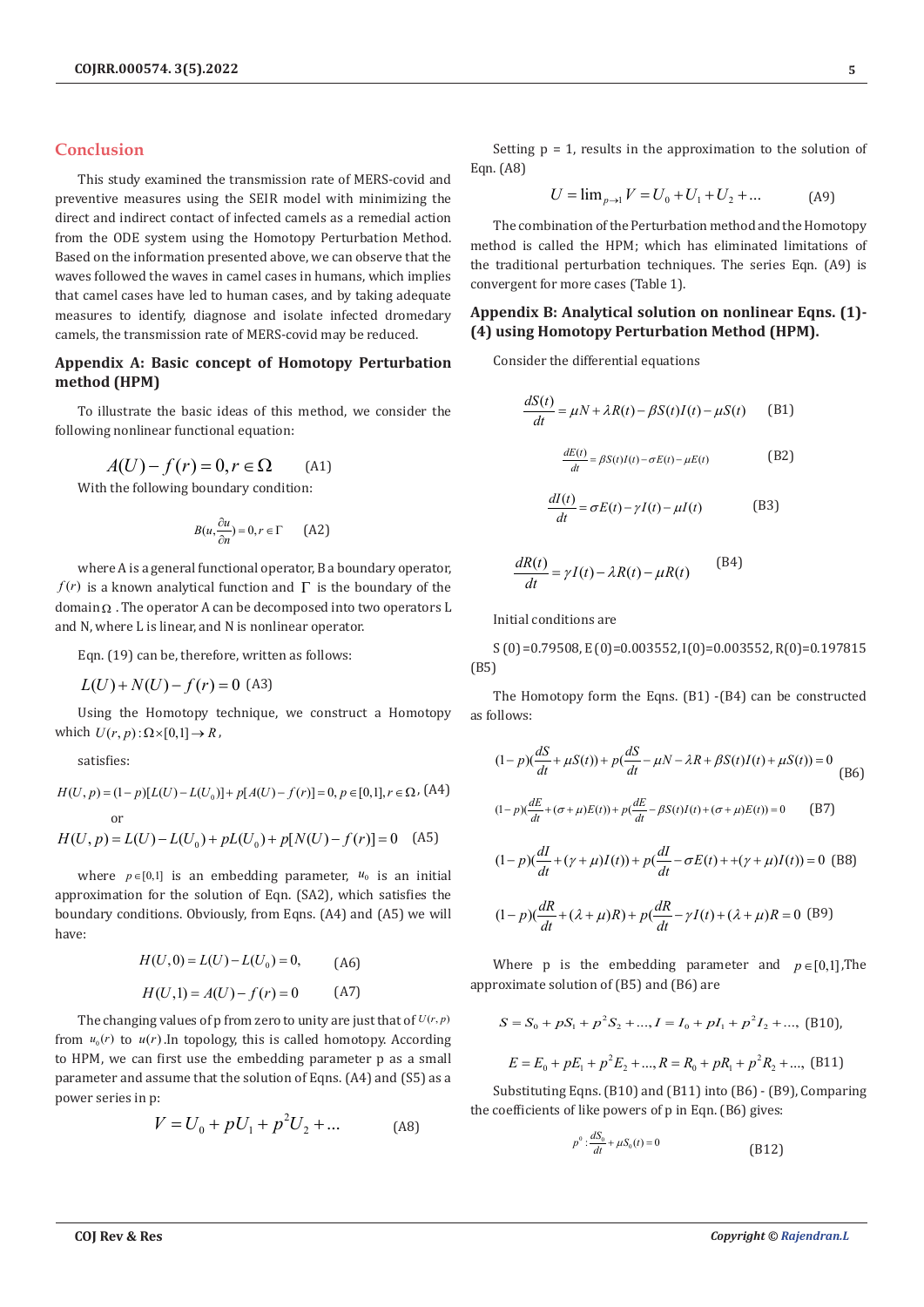$$
p^{1} : \frac{dS_{0}}{dt} - \mu N - \lambda R_{0}(t) + \beta S_{0}(t)I_{0}(t) + \mu S_{0}(t) = 0
$$
 (B13)

The initial conditions are,

$$
S_0(t=0) = s_0, S_1(t=0) = 0
$$
 (B14)

The solution of the Eqns. (B12) and (B13) are given by

$$
S_0 = s_0 e^{-\mu t} \qquad \text{where} \qquad s_0 = 0.79508
$$
  
(B15)

$$
S_1 = -(r_0 - N + \frac{\beta s_0 i_0}{\mu + \gamma})e^{-\mu t} + N - r_0 e^{-t(\lambda + \mu)} - \frac{\beta s_0 i_0}{\mu + \gamma} e^{-t(\gamma + 2\mu)}
$$
(B16)

Comparing the coefficients of like powers of p in Eqn. (B7) gives:

$$
p^{\circ} : \frac{dE_{0}}{dt} + (\sigma + \mu)E_{0}(t) = 0
$$
\n(B17)\n
$$
p^{\circ} : \frac{dE_{0}}{dt} - \beta S_{0}(t)I_{0}(t) + (\sigma + \mu)E_{0}(t) = 0
$$
\n(B18)

The initial conditions are,

$$
E_0(t=0) = e_0, E_1(t=0) = 0
$$
 (B19)

The solution of the Eqns. (B17) and (B18) are given by

$$
E_0 = e_0 e^{-t(\sigma + \mu)} \quad \text{where} \quad e_0 = 0.003552 \tag{B20}
$$
  

$$
E_1 = -\frac{\beta s_o i_o}{\sigma - \mu - \gamma} e^{-t(\sigma + \mu)} + \frac{\beta s_o i_o}{\sigma - \mu - \gamma} e^{-t(\gamma + 2\mu)} \tag{B21}
$$

**Table 1:** Nomenclature and Units.

Comparing the coefficients of like powers of p in Eqn. (B8) gives:

$$
p^{0} : \frac{dI_{0}}{dt} + (\gamma + \mu)I_{0}(t) = 0
$$
 (B22)

$$
p^{1} : \frac{dI_{0}}{dt} - \sigma E_{0}(t) + (\gamma + \mu)I_{0}(t) = 0
$$
 (B23)

The initial conditions are,

$$
I_0(t=0) = i_0, I_1(t=0) = 0
$$
 (B24)

The solution of the Eqns. (B22) - (B23) are given by

$$
I_0(t) = i_0 e^{-t(\gamma + \mu)}
$$
 where  $i_0 = 0.003552$  (B25)

$$
I_1(t) = -\frac{\sigma e_0}{\gamma - \sigma} e^{-i(\gamma + \mu)} + \frac{\sigma e_0}{\gamma - \sigma} e^{-i(\sigma + \mu)}
$$
(B26)

Comparing the coefficients of like powers of p in Eqn. (B9) gives:

$$
p^0: \frac{dR_0}{dt} + (\lambda + \mu)R_0 = 0
$$
 (B27)

$$
p^{1} : \frac{dR_{0}}{dt} - \gamma I_{0}(t) + (\lambda + \mu)R_{0}(t) = 0
$$
 (B28)

The initial conditions are,

$$
R_0(t=0) = r_0, R_1(t=0) = 0
$$
 (B29)

The solution of the Eqns. (B27) and (B28) are given by

$$
R_0(t) = r_0 e^{-t(\lambda + \mu)} \quad \text{where } r_0 = 0.19781 \quad \text{(B30)}
$$

$$
R_1(t) = \frac{\gamma i_0}{\lambda - \gamma} (e^{-t(\gamma + \mu)} - e^{-t(\lambda + \mu)})
$$
(B31)

| <b>Symbol</b> | <b>Name</b>                                                                             |
|---------------|-----------------------------------------------------------------------------------------|
| S             | Numbers of susceptible cases                                                            |
| E             | Numbers of exposed cases                                                                |
|               | Numbers of infectious cases                                                             |
| $\mathbb{R}$  | Numbers of recovered cases                                                              |
| t             | Time (days)                                                                             |
| μ             | Natural death and birth rates (years)                                                   |
| N             | Population size of camels                                                               |
| $\sigma$      | Rates at which infected camels change status from exposed to infectious (days)          |
| $\gamma$      | Rates at which infected camels change status from infectious to recovered (days)        |
| λ             | Rate at which recovered camels lose immunity protection due to multiple factors (years) |